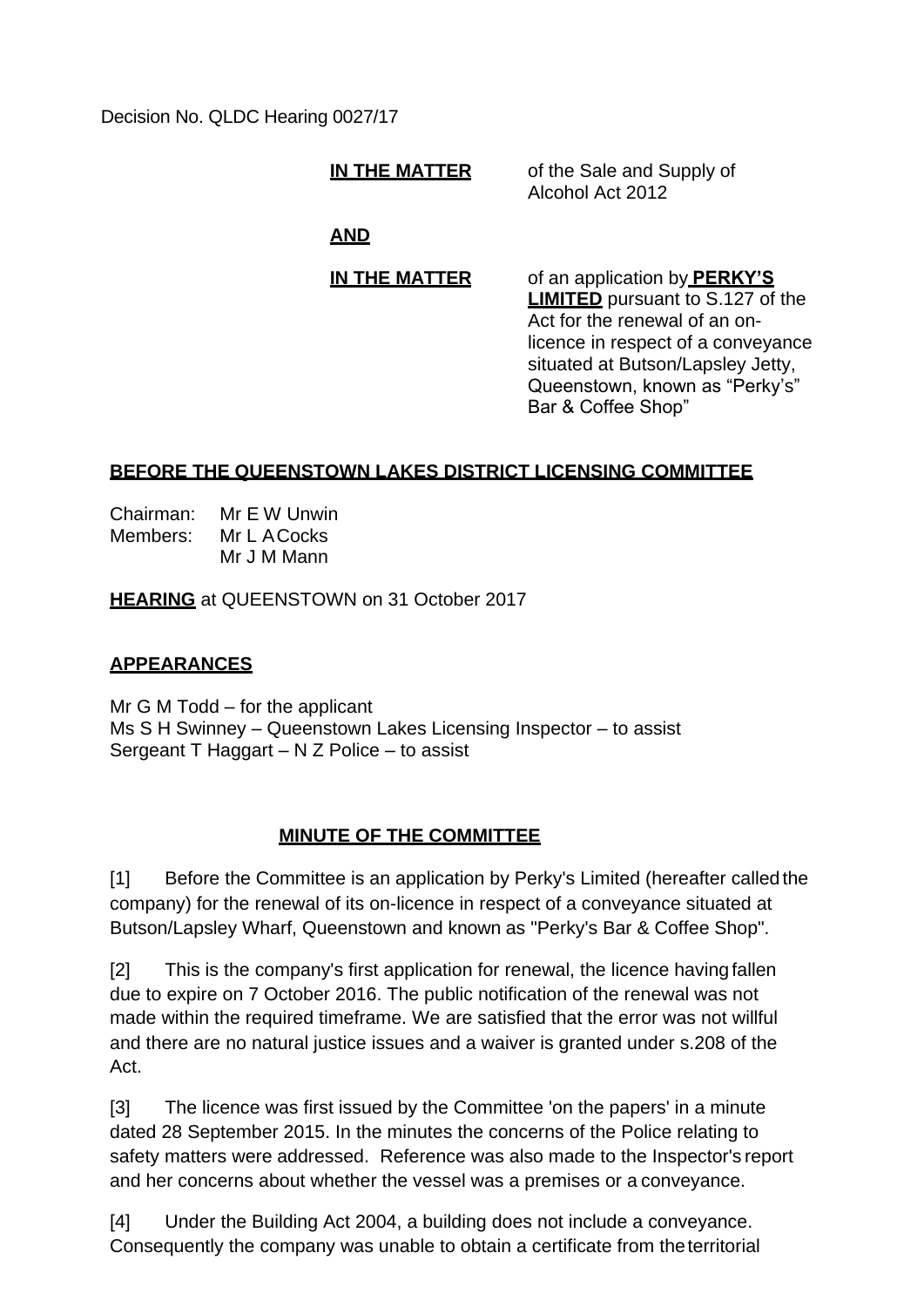authority that the proposed use of the vessel met the requirements of the building code. (s.100 (f)). Under the Sale and Supply of Alcohol Act 2012, the definition of premises includes a conveyance. However a conveyance is defined in s.5 of the Act as an aircraft, coach, ferry, hovercraft, ship, train, or other vehicle used to transport people.

[5] In its minute the Committee made the following comments at paragraph(6).

*No more charter trips are to take place on this vessel although it will need to be maintained on a regular basis. Every three months the vessel has to be taken to the Frankton Arm for engine checks and to eliminate potential "Didimo" growth from the hull. Every two years the vessel needs to be put into dry dock for a full service. The vessel still holds current Maritime New Zealand certificates to indicate it is able to sail in New Zealand waters. It is also the emergency backup assistance boat to the "Earnslaw" and takes part in training exercises with the "Earnslaw" when required.*

[6] Because of issues raised by the Inspector in her latest report the application was set down for a public hearing. Regrettably time did not allow for a full discussion to take place. Our understanding is that the vessel in question no longer takes part in training exercises with the "Earnslaw" and there have been no calls for emergency back-up assistance. This is a matter that now assumes some importance because in our original decision, we determined that the vessel was a conveyance based on its backup assistance with the "Earnslaw".

[7] We know that the vessel must go into dry dock for its survey every two years. What we do not know is whether the vessel is taken to Frankston Arm every three months as was stated in the original minute.

[8] There are problems with the interpretation of the new Act partly because of an apparent desire to reduce the number of rules surrounding each type or style of licence. There are only four kinds of licence (s.13). Apart from BYO and caterers onlicences, the rules for all other on-licences (including on-licences for conveyances) are generic for all. Consequently, there is no requirement that alcohol can only be supplied while the conveyance is in motion; there is no guide as to how often people should be transported and there is no requirement as to who such people should be. People could include the crew. The law of unintended consequences strikes again.

[9] Our concerns about setting a precedent no longer apply because a condition of the present licence states that alcohol may only be sold or supplied when the vessel is moored and held in its present position. This is truly a unique licence.

[10] During the hearing there were suggestions made as to how a renewal could legally be granted. After consideration we have decided that the licence can be renewed as a conveyance style licence if the company continues with the quarterly trips referred to in the original minute. Accordingly we require an undertaking from